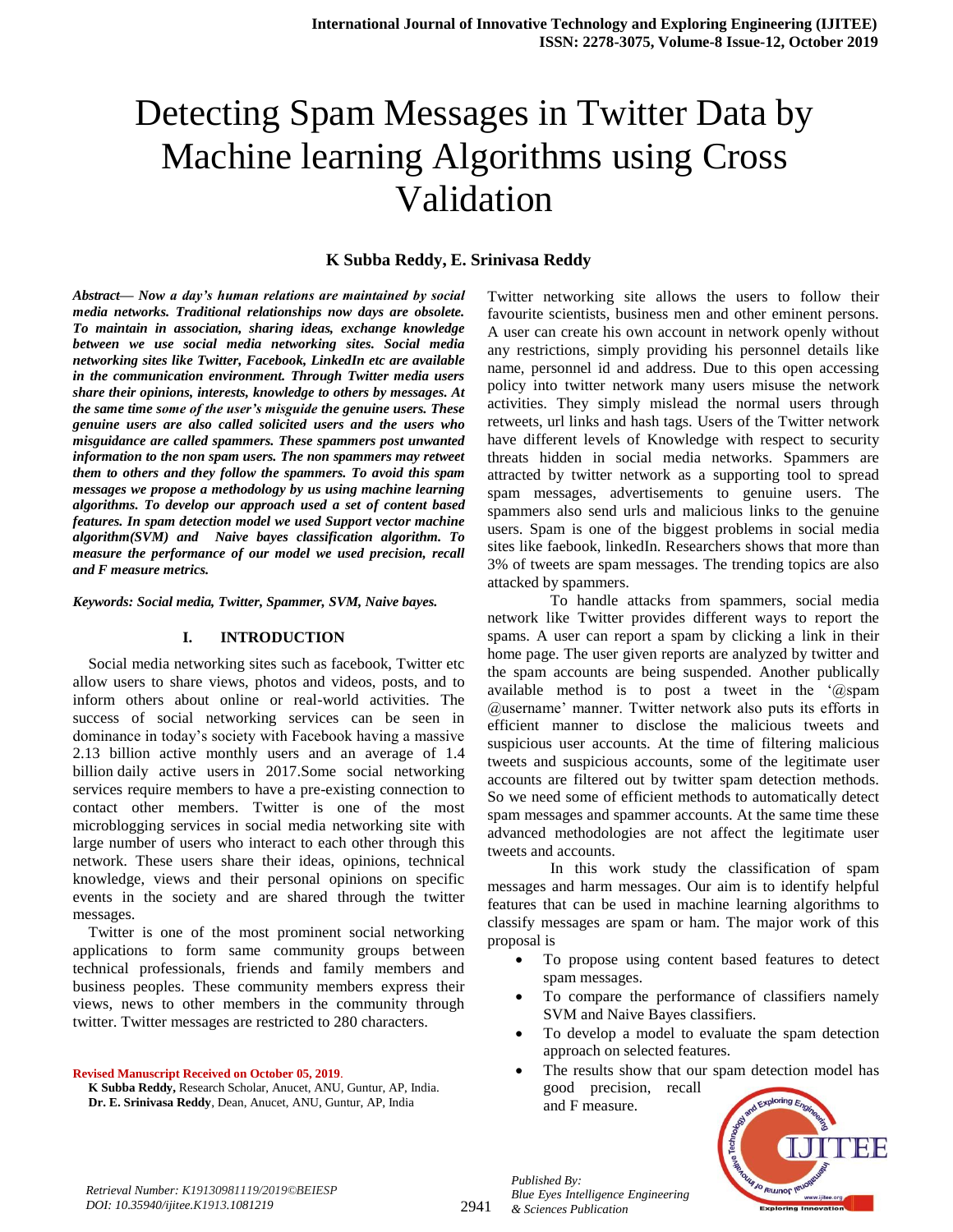In section 2, we gave some discussion about the Twitter network, and discussed related work. In section 3, we discuss the proposed methodology. In section 4, we describe the evaluation and experimental results of our proposed methodology. In section 5, we concluded our approach.

### **II. RELATED WORK**

Twitter is one of the very familiar social networking sites like facebook, Myspace and linkedIn. Twitter networking site is one of the short messaging service where users can send short messages to their friends. A user of the twitter network is identified by username and also identified by actual name. A user can follow another user, consequently that user receives messages on his own page. One user can follow another user who wants desires. Messages can be grouped using hashtags beginning with a "#" special character. Hashtags allow users to search tweets based on interest. When a user likes someone users tweet, he can also retweet that message. Consequently that forwarded message is shown to all his followers. A social media network user can protect his profile from other users. The strength of social media networks are based on network trust. To study spam detection in social networks many researchers proposed various methodologies. De Wang et al [1] proposed a spam detection frame work. In this frame work they define models namely profile model, message model and web page model. They discuss cross social corpora classification and associative classification. In [2] , authors identify and analyze six different features to detect spam. They use these features to distinguish spammers from geniune users. They used simple features like TagSpam, TagBlur, DomFp, NumAds, Plagiarism and ValidLinks. They used SVM and AdaBoost supervised learning algorithms to construct social spam detectors based on these features. Enhua Tan et al. [3] proposed an unsupervised social network spam detection methodology to detect spammers. The proposed UNIK scheme can detect spammers with false positive rate of 0.6% and false negative rate of 3.7%. UNIK scheme has the same level of detection performance as SD2..Xueying Zhang et al [4], the authors propose an extreme learning machine spammer detection methodology. The simulation of this algorithm is carried out in MAT lab environment. The proposed methodology has efficiently found 99.1% spammers and 99.9% non spammers correctly. The authors in [5] present a Markov Clustering based method to identify spam profiles. In this methodology they used facebook profiles and these profiles are modelled as weighted graph. For weight calculation of edge active friends, page links and URL features are used. The authors [6] propose a model to identify spam URLs in social networks with behavioural analysis. They discuss advanced approach instead of traditional process to detect spam URLs. They examine who posted the URLs and who click the URLs. This approach has the 0.86 precision, 0.86 recall. Hailu et al [7] discuss a spam identification approach using facebook and twitter datasets. They used nearly common features between two datasets to detect spam. In this method they combine twitter spam data with facebook data for training and combine facebook spam data with twitter data for training .Random forest classifier shows the best performance compare to other

traditional classifiers. In [8] authors discuss one of the supervised machines learning approach to detect spam in social media networks. In this method used content based features and user based features to detect spammers. To implement this approach they used SVM classifier. This methodology has given highest precision, recall and F measure. In [9], the authors employ a model to detect spam using content based features and graph based features in Twitter data. In graph based features they include the number of followers, number of people you are following and ratio between the number of followers over the total sum of the number of followers and the number of people a user is following. The content based features contain content similarity, number of tweets that contain HTTP links, the number of tweets that contain "@" symbols and the number of tweets that contain the hashtag symbol. Using a Bayesian classifier, the result shows that the spam detection system can achieve 89% precision. Igor Santos et al. [10] proposed a spam detection schema to detect spam in twitter data based on content based features. Their approach used compression based classifier to detect spam . In [11], the authors analyze the sentiment data in twitter data. The sentimental analysis include movie reviews, product reviews, spam detection and consumer needs. They use hybrid algorithm that includes Naive bayes classifier algorithm to analyze sentiment. In [12], the authors proposed an hybrid model to detect spammers in twitter data. In this model they used metadata, message based and interaction based features. They used nineteen different features includes newly defined features and redefined features. Zakia Zaman et. al [13] presented to solve the problem of detecting the spam comments posted on social media. In this approach they have been implemented several classification algorithms. They have used 10 fold cross validation to evaluate the performance of algorithms. Out of all classifiers ensemble classifier gives better result.

#### **III. PROPOSED METHODOLOGY**

Classification is a methodology used to classify the datasets into categories. In this work, we used different classification approaches to classify social media messages. Fig. 1 presents the brief description of working procedure related to our approach.

- 1) Collection of sample dataset.
- 2) Preprocessing the data.
- 3) Feature selection from data.
- 4) Constructing the model.
- 5) Evaluating the model using performance metrics
- 6) Model testing with cross validation.
- 7) Comparison of models



*Retrieval Number: K19130981119/2019©BEIESP* 2942 *DOI: 10.35940/ijitee.K1913.1081219*

*Published By: Blue Eyes Intelligence Engineering & Sciences Publication*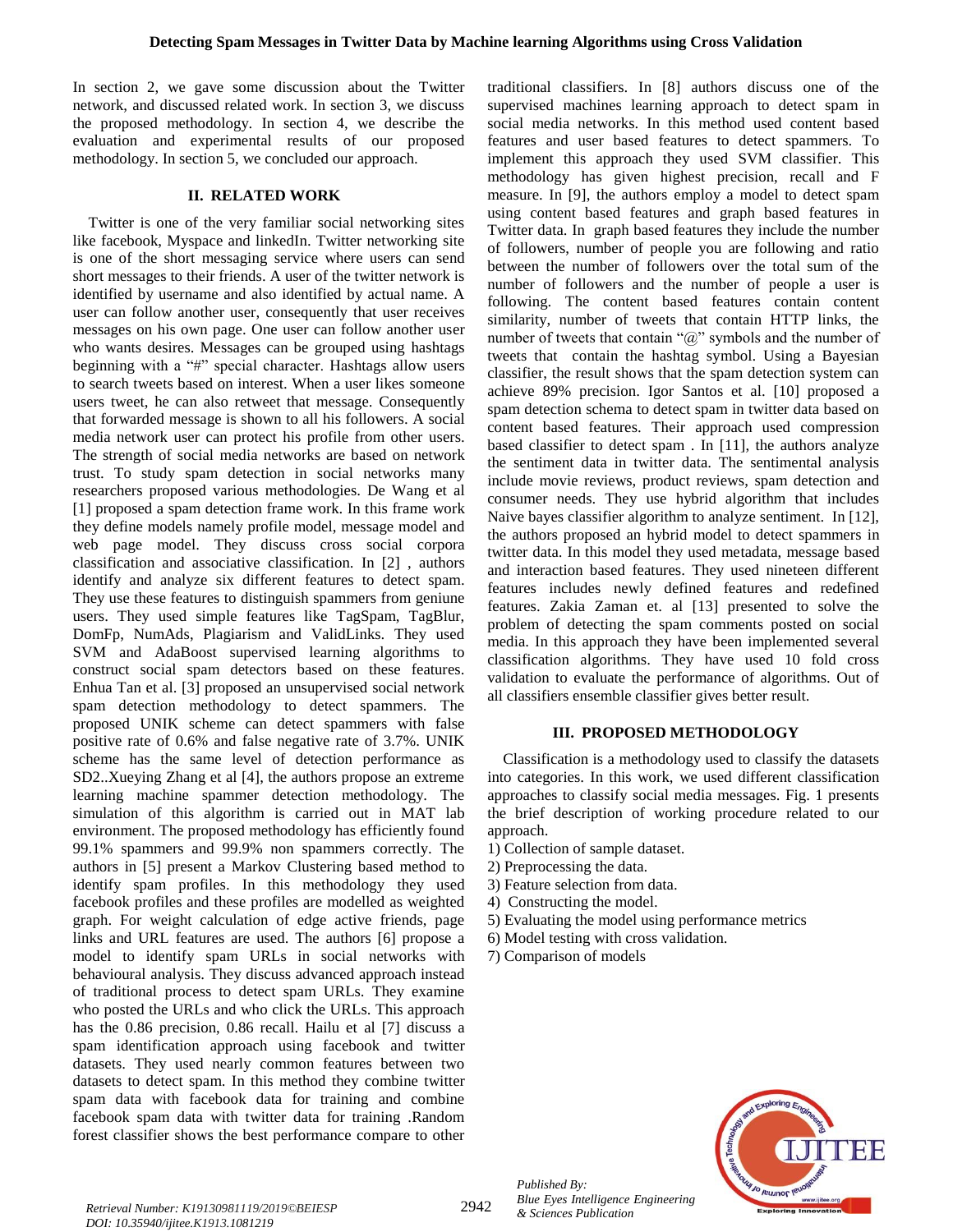

**Fig. 1. Framework of Classification**

In the evaluation of our proposed model, we use the various Twitter datasets, such as political dataset, entertainment information dataset and sports dataset. Each dataset contains some set of tweets, out of which some tweets are legitimate tweets and remaining are spam tweets. All these dataset tweets are manually collected from various users. Political dataset contains political tweets and retweets posted by various users. We have collected political tweets randomly in Twitter network. Entertainment dataset contain tweets relevant to movies, such tweets are randomly collected from various users for analysis of our model. Sports dataset has the tweets relevant to cricket. We have classified the tweets into spam and ham by manually.

|  |  | Table 1. Used datasets in our approach |  |  |
|--|--|----------------------------------------|--|--|
|--|--|----------------------------------------|--|--|

| Dataset           | <b>Total Samples</b> |
|-------------------|----------------------|
| Political dataset | 2200                 |
| Entertainment     | 2300                 |
| <b>Sports</b>     | 2600                 |

Data preprocessing includes the preparation of data in required format to implement our model. The data should be clean, no noise and consistency. The preprocessing is also used for reducing the large amount of data into useful data format. To analyze the quality of data, data preprocessing step plays major role. In this process metadata details are discarded and consider only text comments of each user. Initially to preprocess the data a set of words was implemented, where a message is represented as the multiset of words. Feature selection for spam detection model is a critical step. The goal of selecting best features is to improve classification efficiency, computational efficiency of the model. The dimensionality reduction of dataset shows little accuracy loss, but overall performance of model is increased [16]. Feature selection is critical process in text data classification due to high dimensionality of text features, irrelevant features and duplicate features. Stop word removal is common feature selection methodology in supervised and unsupervised applications. Stemming is another feature selection methodology in this approach; different forms of the same word are summarized into a single word.

Content based features- In our proposed approach we also used the content based features along with above methodology features. With using only stop word removal and stemming method feature selection, we are unable to detect spam messages in efficient manner. These features characterize the tweets send by the various users to their neighbours. In existing spam detection methodologies, quality of content is taken one of the measures for spam detection in social media. Spammers have various techniques to incorporate their information into social media to mislead traditional spam detection methodologies. Tweet quality is a measure to know the intention of user, based on intention of the user we can check out the tweet as spam or non spam. In our proposed approach we used a set of content based features. Some of the features are defined as:

Mention Ratio: Users of the Twitter social media network can be tagged by " $@$ " symbol followed by twitter handler. Spammers of the network can misuse this feature. The spammers motivate and tempting the benign users to know the sender of the message. The mention ratio for the user is calculated as the ratio between number of mentions in tweets and number of tweets posted by user. Naturally the benign users mention ratio is low for compared to spammers.

Ratio of URL: In Twitter, users generally post their ideas, opinions about a specific topic and share articles through tweets. The tweets include URLs, these refer source pages that contain detailed information. Some of the users include much number of URLs into tweets continuously, so we can suspect them as spammers. The Ratio of URL for user is the ratio of number of URLs used in his tweets to total number of tweets posted by that user. Generally more number of URLs used by spammers in the tweets to share their intention to users. Spammers use the more number of URLs where as legitimate users use the less number of URLs in tweets. The spammers URL ratio is nearer to one or more than one where as for benign users the URL ratio is very small or closer to zero.

Unique mention ratio: Generally benign users contact with friends and colleagues and at the time of sending tweets they can use this group of the people or set of the people regularly but spammers tag the unknown persons randomly within their tweets. Generally the spammers unique mention ratio is very high and low for genuine users.

Unique URL ratio: More number of URLs used by the spammers in the tweets to fulfill their intention but at the same time some of the spammers use the same URL for many number of times for the same user. The genuine user seen the same URL many number of times and tempted then clicked and traverse to malicious site. The unique URL ratio is the ratio of number of unique URLs to number of URLs used in the tweets.

Hashtag and Content similarity: On users wall twitter lists the most frequent hashtags and trending topics. Benign users include these hashtags and trending topics into their malicious tweets to attract the genuine users. The trending hashtags are injected by benign users into the tweets, but there is no relation between hashtags and content.

Hashtag ratio: To group the tweets related to specific topic Hashtagr is used. A group is created by hashtag to discuss

specific topic. Top trending hashtags regularly display on user"s wall. These trending hashtags are hijacked by



2943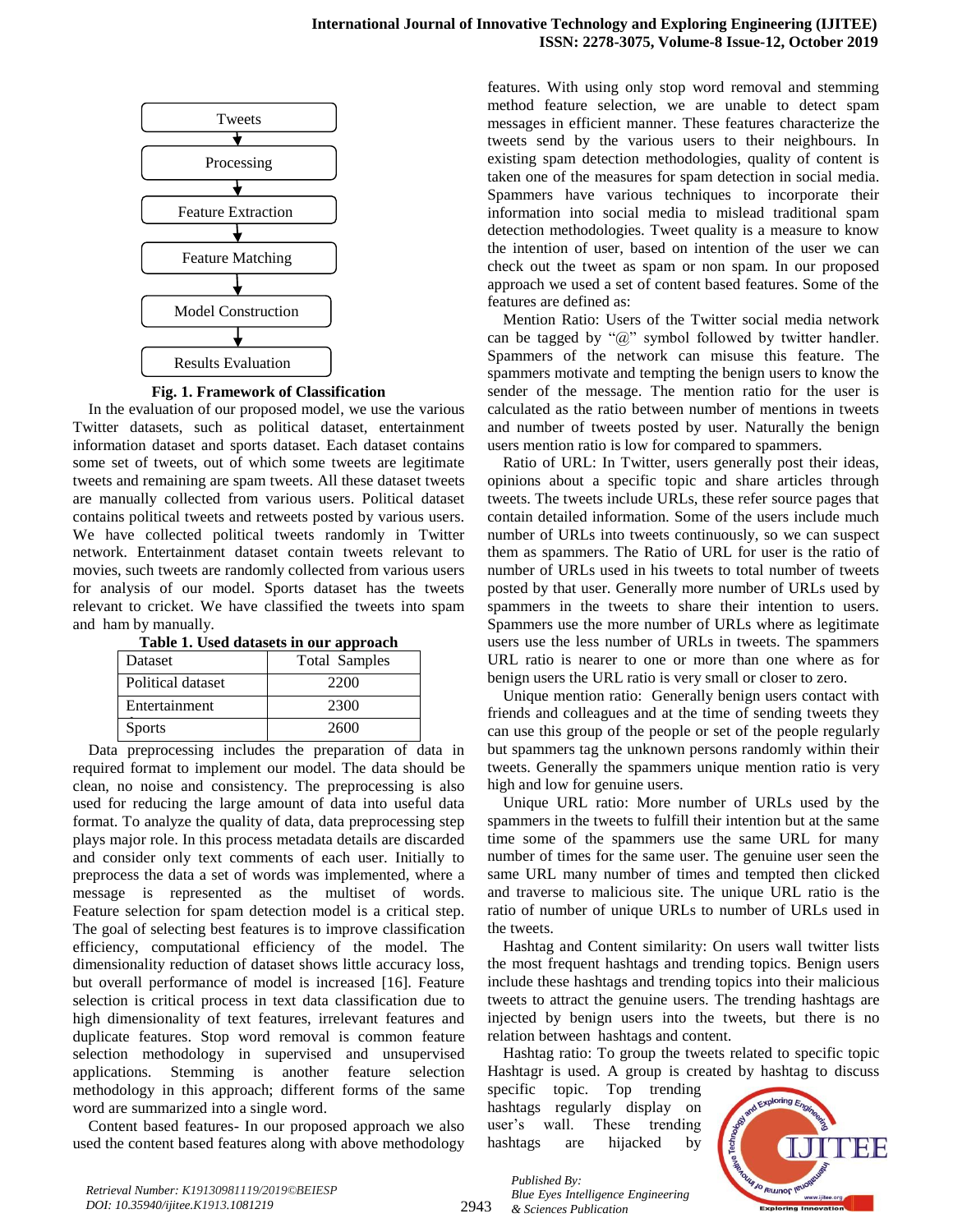spammers and inject them into their tweets. Whenever genuine users search for these trending hashtags, tweets by the spammers are also shown in the search result.

In our proposed spam detection methodology we used Naive bayes classifier and SVM classifier.

Naive Bayes Classifier : This is one of the efficient classifier and is used to classify the text message as spam message or ham message . This classifier use the probabilistic learning method based on Bayesian theorem. The features of a dataset used in this theorem are mutually independent. This classifier is also used for sentiment analysis, document analysis, spam detection and text data categorization [18], [19]. We have to build a classification model based on content based features in different classes. This classifier is used to classify the tweet based on posterior probability of the tweets belonging to different classes. For a tweet d and a class c Bayes theorem is as

$$
P(c|d) = \frac{P(d|c)P(c)}{P(d)}
$$

*Support Vector Machine (SVM)*: This uses statistical theory to classify the dataset samples. This methodology is different from other methods which aim to minimize the risk occurs in other methods. SVM uses Kernel functions which reduces the complexity and computation. This provides efficient classification for problems based on Linear separation and non linear separation. Kernel methods are used for pattern analysis and these methods are enabled to work on high dimensional features. There are three types of kernels in SVM, namely linear kernel, polynomial kernel and Radial basic function. In our proposed model we used linear kernel

In our proposed model, Naive bayes classifier and SVM classifiers are constructed with above defined set of features. Then the classifiers are trained with Twitter dataset. Once the training of the models is completed then the models are tested with test tweets. In the test process of model, the test tweets are given as input to the classifier, then classifier classify the tweet as spam or ham tweet. Due to inefficiency of the classifier some of the tweets are misclassified. Further to improve the classification efficiency, the two classifiers performance is compared.

#### **IV. EXPERIMENTS AND RESULT**

In this section we present the experimental details and evaluation results of our proposed model for detecting spam in tweets. Classification, Association and Clustering machine learning algorithms are used for mining the hidden patterns in large amount of data. In our approach we have to build a models for Naive Bayes and Support Vector Machines (SVM) algorithms. In our approach we have measure the performance of Naive Bayes algorithm and Support vector Machine algorithm. Later we compare the some existing methodologies performance with our proposed approach. To evaluate our approach, we used standard metrics called precision, recall and F measure.

a) *Precision*: Precision is the number of True Positives divided by the number of true positives and false positives.

> $Precision = \frac{True \ Positive}{True \ Positive \ L \ F}$ True Positive+ False Positive

Precision is a measure of classifiers exactness. A low precision indicates a large number of false positives.

b) *Recall*: This is the number of true positives divided by the number of true positives and the number of false negatives.

$$
Recall = \frac{True \ Positive}{True \ Positive + False \ Negative}
$$

Recall is a measure of classifier completeness. A low recall means many false negatives.

c) *F measure*: This metric measure the association between precision and recall.

*F Measure* = 
$$
\frac{2 * Precision * Recall}{Precision + Recall}
$$

The theme of this work is to group the tweets into two classes such as spam or ham tweets. Here we have implemented Support Vector Machine and Naive Bayes classifiers.10-fold cross validation is used to perform the experiments. To validate the performance of these two classifiers, we used 10 fold cross validation techniques. Cross validation is an important step to evaluate the performance of classifiers when limited numbers of samples are used in dataset. In 10 fold cross validation; the given dataset is divided into 10 equal sized subsets in random fashion. Out of 10 subsets, 9 subsets are used for training the classifiers and remaining one subset is used for testing the trained classifiers. This process is repeated 10 times by taking each of the subset for testing once. All the 10 evaluation results are aggregated to get the final result of classifiers. In this section we evaluate the results obtained when applying SVM and Naive bayes classifiers on datasets without cross validation and with cross validation. In order to show the efficiency of the proposed approaches, here we have conducted experiments using Political dataset, entertainment dataset and sports datasets. In the first experiment, we have performed classification of different dataset samples into spam or ham with SVM classifier. In every dataset, 90% of tweets are used for training the SVM classifier and remaining tweets are used for testing the classifier. Table 2 describes the performance of SVM classifier on different datasets.

**Table 2. Performance of SVM classifier on datasets without cross validation.**

| Dataset          | Precision | Recall | F measure |  |  |  |  |
|------------------|-----------|--------|-----------|--|--|--|--|
| Political tweets | 0.93      | 0.92   | 0.924     |  |  |  |  |
| Entertainment    | 0.93      | 0.93   | 0.93      |  |  |  |  |
| <b>Sports</b>    | 0.94      | 0.92   | 0.929     |  |  |  |  |

Next, we have performed classification of different dataset samples into spam or ham with Naive bayes classifier. In every dataset, 90% of tweets are used for training the classifier and remaining tweets are used for testing the classifier. Table 3 describes the performance of Naive bayes classifier on different datasets

| Table 3. Performance of Naive bayes classifier on datasets |  |
|------------------------------------------------------------|--|
| without cross validation.                                  |  |

|                                                           | ,,,,,,,,,,,,,,,,,,,,,,,,,,,,,,,,, |                                                   |                                                                           |
|-----------------------------------------------------------|-----------------------------------|---------------------------------------------------|---------------------------------------------------------------------------|
| Dataset                                                   | Precision                         | Recall                                            | measure<br>$\sim$ noring $\approx$                                        |
| Published By:<br>Blue Eyes Intelligence Engineering<br>44 |                                   | Technology and E<br><b>SEAST AND A PULLINOF .</b> | mgineering<br>IEUOREUSST<br>www.ijitee.org<br><b>Exploring Innovation</b> |

*Retrieval Number: K19130981119/2019©BEIESP* 2944 *DOI: 10.35940/ijitee.K1913.1081219*

*& Sciences Publication*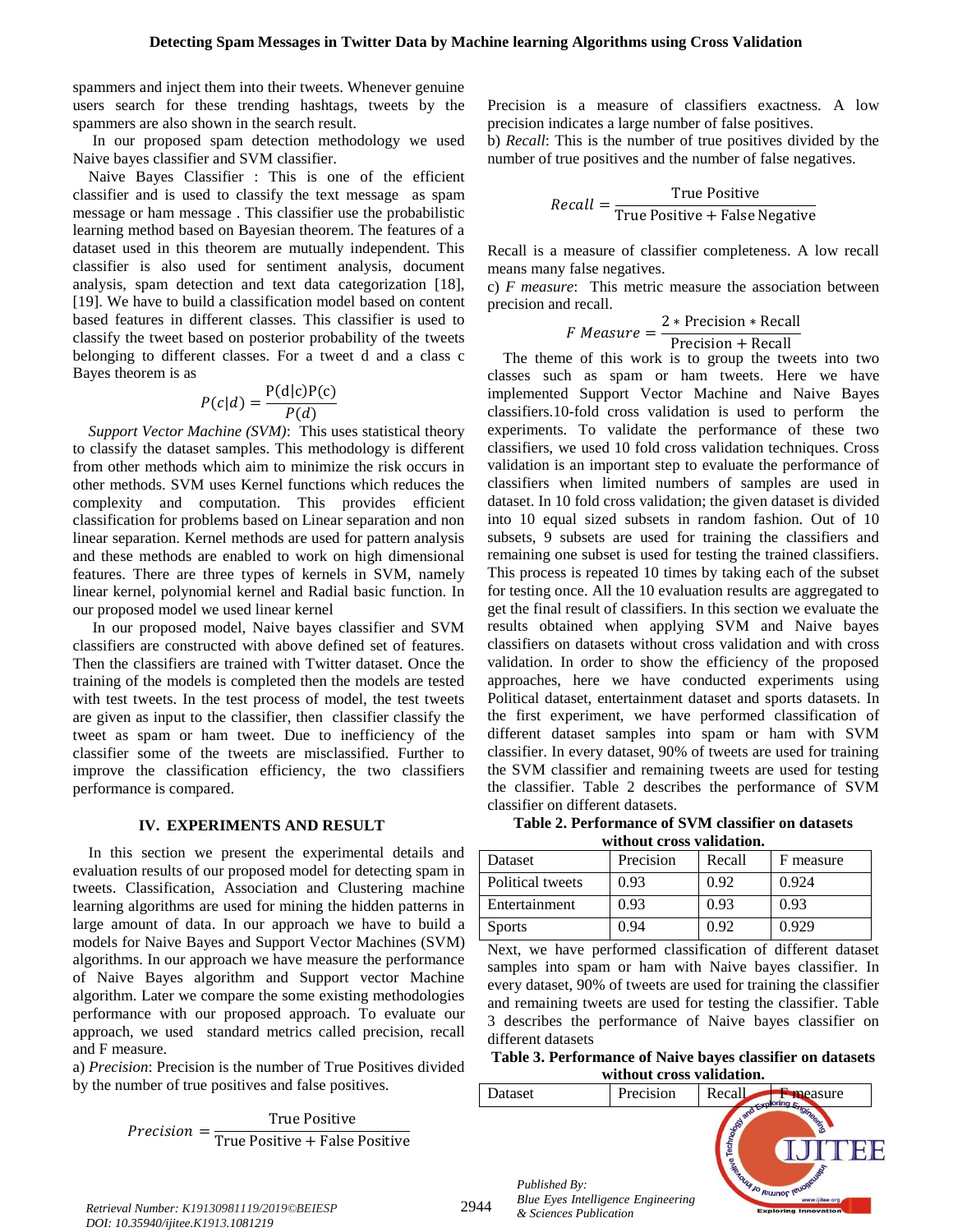| Political tweets | 0.92 | 0.90 | 0.909 |
|------------------|------|------|-------|
| Entertainment    | 0.93 | 0.91 | 0.919 |
| <b>Sports</b>    | 0.92 | 0.90 | 0.909 |

In second part of our experiment, we have performed classification of different dataset samples into spam or ham with SVM classifier. In this experiment we have used 10 fold cross validation on every dataset to evaluate the performance of classifiers. In 10 fold cross validation every dataset is split into 10 partitions, out of 10 partitions 9 partitions are used for training the model and remaining partition is used for testing the classifier. In this validation of classifier, every partition participated in training and in testing part of the classifier. The above validation process is implemented on all datasets. Table 4 describes the performance of SVM classifier on different datasets

**Table 4. Performance of SVM classifier on datasets with cross validation.**

| <b>Dataset</b>   | Precision | Recall | F measure |
|------------------|-----------|--------|-----------|
| Political tweets | 0.95      | 0.93   | 0.939     |
| Entertainment    | 0.94      | 0.94   | 0.940     |
| <b>Sports</b>    | 0.94      | 0.93   | 0.930     |

Next, we have performed classification of different dataset samples into spam or ham with Naive bayes classifier by cross validation. Table 5 describes the performance of Naive bayes classifier on different datasets.

**Table 5. Performance of Naive bayes classifier on datasets with cross validation.**

| Dataset          | Precision | Recall | F measure |
|------------------|-----------|--------|-----------|
| Political tweets | 0.93      | በ 91   | 0.919     |
| Entertainment    | 0.93      | 0.92   | 0.924     |
| <b>Sports</b>    | በ 93      | በ 91   | 0.919     |

In third part of our experiment, we have compared the performance of SVM and Naive bayes classifiers with cross validation and without cross validation. Table 6 describes the performance of SVM classifier and Naive bayes classifier on different datasets without cross validation and also Table 7 describes the performance of SVM classifier and Naive bayes classifier on different datasets with cross validation.

**Table 6. Comparison of SVM and Naive bayes classifiers performance on datasets without cross validation.**

| Dataset       | Precision<br>Recall |      | F measure |      |      |      |
|---------------|---------------------|------|-----------|------|------|------|
|               | SV                  | Naïv | SV        | Naiv | SV   | Naiv |
|               | М                   | e    | М         | e    | М    | e    |
| Political     | 0.93                | 0.92 | 0.92      | 0.90 | 0.92 | 0.90 |
| tweets        |                     |      |           |      |      | 9    |
| Entertainme   | 0.93                | 0.93 | 0.93      | 0.91 | 0.93 | 0.91 |
| nt            |                     |      |           |      |      |      |
| <b>Sports</b> | 0.94                | 0.92 | 0.92      | 0.90 | 0.92 | 0.90 |
|               |                     |      |           |      |      |      |

**Table7. Comparison of SVM and Naive bayes classifiers performance on datasets with cross validation.**

| <b>Dataset</b> | Precision |        | Recall |      | measure |      |
|----------------|-----------|--------|--------|------|---------|------|
|                | ΠT<br>ມ   | Naïv   |        | Naiv |         | Naiv |
|                | M         | $\sim$ | М      | e    | M       | e    |

| Political     | 0.95 | 0.93 | 0.93 | 0.91 | 0.93 | 0.91 |
|---------------|------|------|------|------|------|------|
| tweets        |      |      |      |      | q    |      |
| Entertainme   | 0.94 | 0.93 | 0.94 | 0.92 | 0.94 | 0.92 |
| nt            |      |      |      |      |      |      |
| <b>Sports</b> | 0.94 | 0.93 | 0.93 | 0.91 | 0.93 | 0.91 |
|               |      |      |      |      |      |      |

We have been observed that, for most of the datasets performance measure is above 92% for the SVM classifier compared to Naive bayes classifier without cross validation. In many cases SVM gives high performance. It has also been observed that SVM classifier has the highest performance measure is above 93% compared to Naive bayes classifier when cross validation is used. In our experiment, we have been observed that SVM classifier has the highest performance compared to Naive bayes classifier when applied cross validation. Here we present a comparative study of our approach with other classifiers studied by [20]. They have studied different spam detection algorithms on Twitter data,. For every classifier the same evaluation metrics are calculated for spam detection. Fig. 6 presents the performance comparison of the proposed SVM classifier approach with other classifiers, It can be observed from the figure that the proposed method outperforms in terms of precision, recall and F measure.



**Fig 6. Performance comparison results**

# **V. CONCLUSION**

**S**ocial media networks are open source communication media to share views and ideas. Due to illegal and suspicious activities of social media users this media is now in bad condition. In this study, we have been working on Twitter messages, in order to find out the spam tweets. Performance measure of various spam detection algorithms are measured, such as Naive bayes and SVM classifiers. Performance of SVM and Naive bayes with different types of datasets are evaluated with cross validation and without cross validation. A comparative study has been made by applying these classifiers on content based features. We have observed that SVM classification model gives better performance compared to Naive bayes classifier in most cases with cross validation. In future work, we want to extend our work using more number of tweets, features and also on other social media datasets like facebook and Youtube comments etc.

# **REFERENCES**

1. De Wang, Danesh Irani and Calton Pu. A social spam detection framework. In proceedings of the Eight annual collaboration,

*Published By: Blue Eyes Intelligence Engineering & Sciences Publication* 



2945